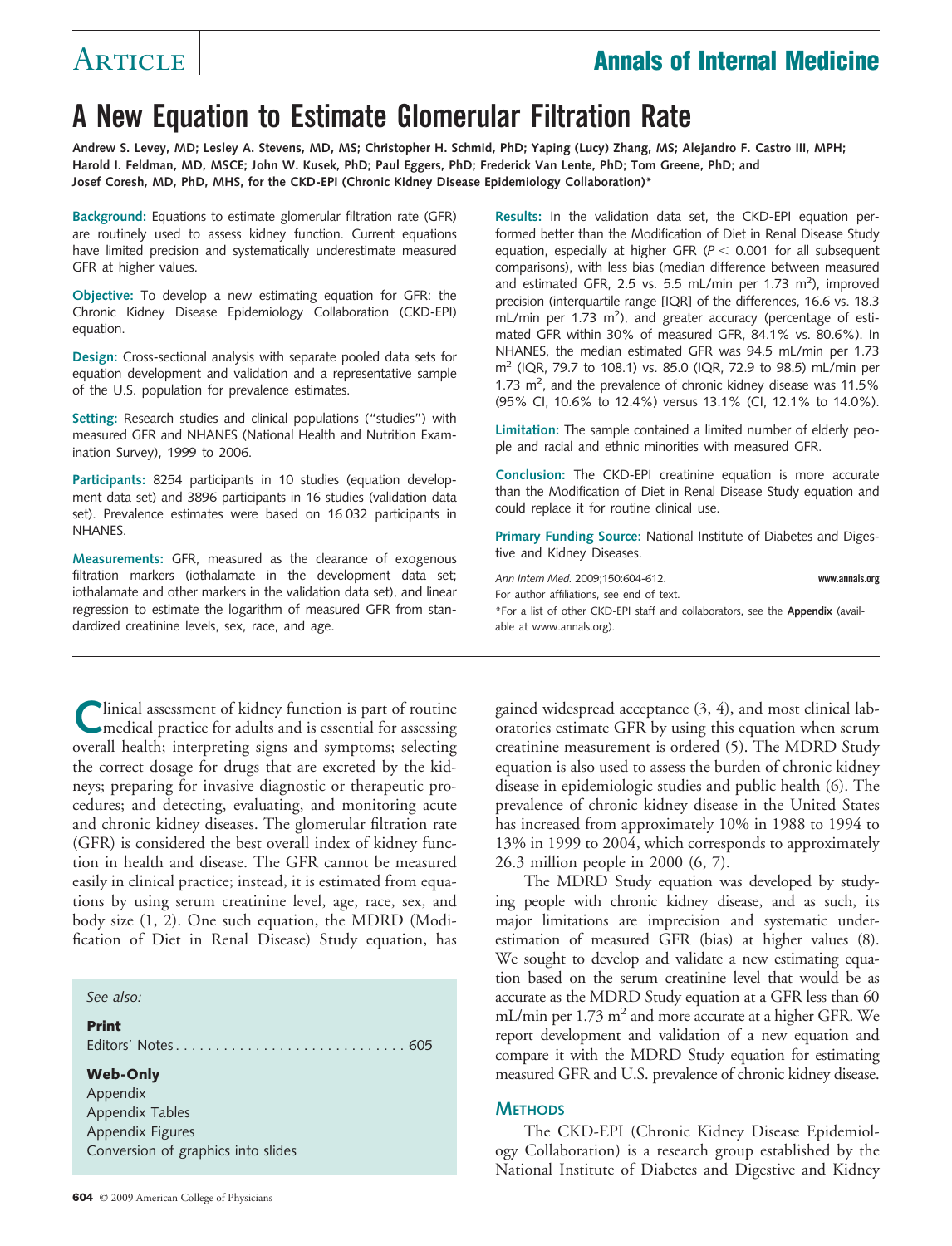Diseases. The institutional review boards of all participating institutions approved the study. The **Appendix** (available at www.annals.org) provides details about study selection and analytical methods.

#### **Data Sources**

Investigators collaborating with CKD-EPI provided data from research studies and clinical populations (hereafter referred to as "studies"). In brief, we identified studies from the MEDLINE database and through investigators' and collaborators' contacts (**Appendix Figure 1**, available at www.annals.org). Key inclusion criteria were measurement of GFR on the basis of exogenous filtration markers and ability to calibrate serum creatinine assay. We restricted ourselves to studies that used urinary clearance of iothalamate for development and internal validation of equations, but included studies that used iothalamate and other filtration markers for external validation. We randomly divided 10 studies (6 research studies and 4 clinical populations) (3, 9 –15), comprising 8254 participants, into separate data sets for development (5504 participants) and internal validation (2750 participants) (**Appendix Table 1,** available at www.annals.org). We used 16 other studies (6 research studies and 10 clinical populations) (13, 16 –28), comprising 3896 participants, for external validation (**Appendix Table 2,** available at www.annals.org).

#### **Laboratory Methods**

For all studies, we recalibrated serum creatinine values to standardized creatinine measurements by using the Roche enzymatic method (Roche–Hitachi P-Module instrument with Roche Creatininase Plus assay, Hoffman-La Roche, Basel, Switzerland) at the Cleveland Clinic Research Laboratory (Cleveland, Ohio) as described elsewhere (29, 30). We compared new equations with the MDRD Study equation (estimated GFR =  $175 \times$  standardized  $S_{\rm cr}$ <sup>-1.154</sup>  $\times$  age<sup>-0.203</sup>  $\times$  1.212 [if black]  $\times$  0.742 [if female]), in which GFR is expressed as mL/min per  $1.73 \text{ m}^2$ of body surface area and  $S_{cr}$  is expressed in mg/dL (4).

#### **Analyses in the Development Data Set**

We prespecified a process for developing equations that uses transformations of continuous variables and the inclusion of additional variables and interactions to develop a large number of candidate equations. We used least-squares linear regression to relate measured GFR to serum creatinine and clinical characteristics available in all databases. Predictor variables included serum creatinine, age, race (black vs. white and other), and sex in all models, as in the MDRD Study equation, and additional variables in some models (diabetes [yes/no], previous organ transplantation [yes/no], and weight, as assigned by the individual studies). We fit regression models to all patients in the pooled development data set without accounting for study in the models. We transformed GFR and serum creatinine to natural logarithms to reflect their multiplicative (inverse) relationship and to stabilize variance across the range of GFR.

#### **Context**

The MDRD (Modification of Diet in Renal Disease) Study equation is commonly used to estimate glomerular filtration rate (GFR), but it is imprecise and underestimates GFR at higher values.

#### **Contribution**

These researchers pooled data from studies to develop and validate a new equation, the CKD-EPI (Chronic Kidney Disease Epidemiology Collaboration) equation, to predict GFR. The CKD-EPI equation was somewhat more precise and accurate than the MDRD Study equation, especially at higher GFRs. Using the new equation could decrease false-positive results—the mislabeling of people with high GFR as having poor kidney function.

#### **Caution**

The sample used to develop the CKD-EPI equation included few elderly and nonwhite persons. Evaluation of the equation in these populations is needed.

#### *—The Editors*

We determined appropriate transformations of log serum creatinine and age by first fitting nonparametric smoothing splines to characterize the shape of the relationship of these factors with mean log measured GFR and then creating piecewise linear splines to correspond to observed nonlinearity (**Appendix Table 3,** available at www.annals.org) (31). We included additional variables and pairwise interactions between them if they were significant  $(P < 0.010$  for additional variables and  $P \leq 0.001$  for interactions) and improved model performance (relative reduction in root mean square error 2%) (**Appendix Table 4,** available at www.annals.org).

#### **Analyses in the Internal Validation Data Set**

We verified the statistical significance of predictor variables and interactions for all models and the relative ranking of performance among models. We derived final coefficients for each model by combining the development and internal validation data sets.

#### **Analyses in the External Validation Data Set**

We compared performance of the multiple models developed in the development data set with each other as well as with the MDRD Study equation by using a prespecified process. We performed comparisons in the overall data set and in subgroups defined by estimated GFR, clinical characteristics, and type of filtration marker (iothalamate vs. noniothalamate). We ranked equations on performance and ease of application. We performed sensitivity analyses for all steps to evaluate the robustness of results across studies. We selected a single model as the best equation for general use, referred to here as the "CKD-EPI equation."

#### **Metrics for Equation Performance**

We compared measured and estimated GFR for each patient graphically by plotting measured GFR and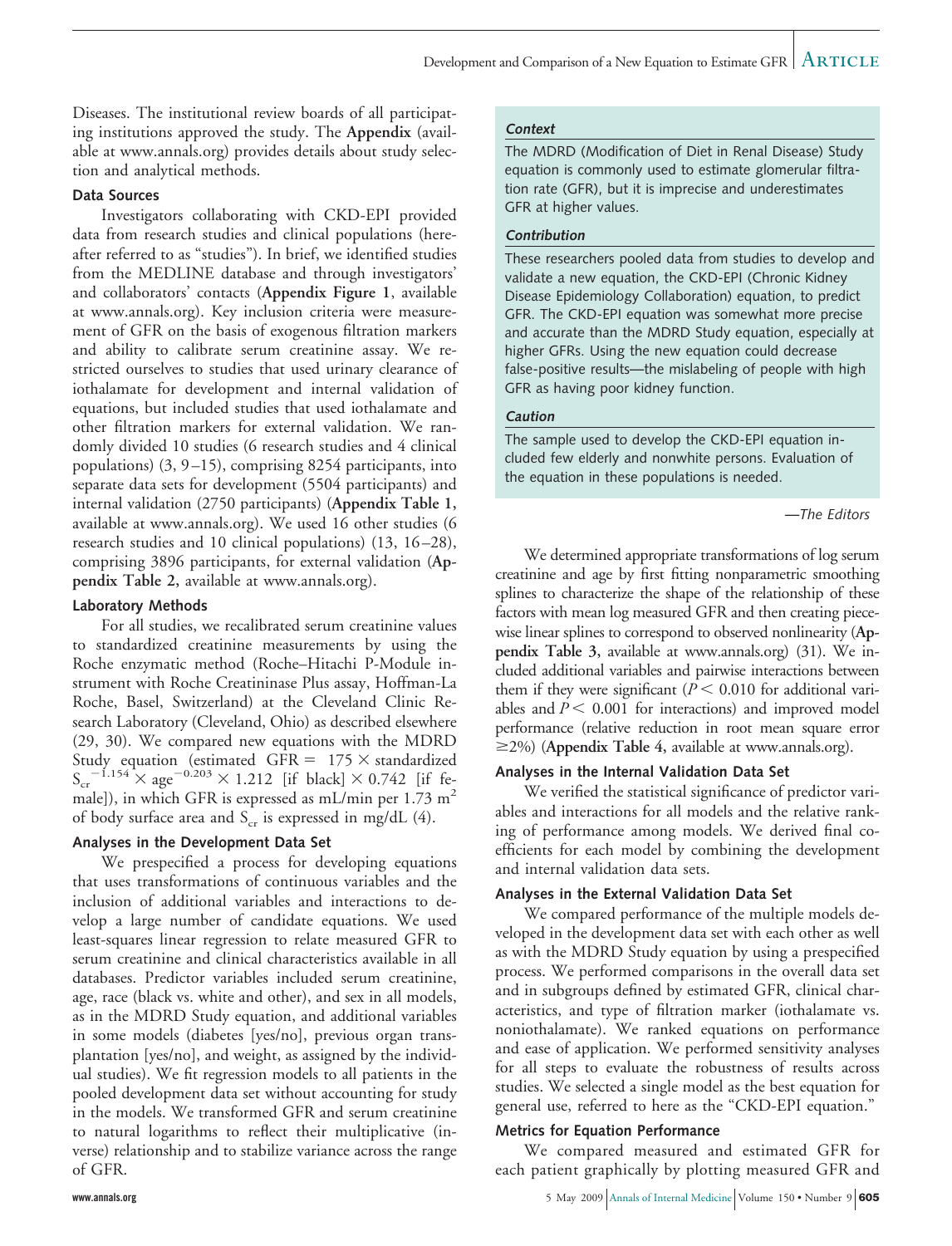#### *Table 1.* **Patient Characteristics**

| Characteristic                         | Development           | Internal Validation     | <b>External Validation</b> | P Value* |
|----------------------------------------|-----------------------|-------------------------|----------------------------|----------|
|                                        | Data Set $(n = 5504)$ | Data Set ( $n = 2750$ ) | Data Set $(n = 3896)$      |          |
| Mean age (SD), y                       | 47 (15)               | 47 (15)                 | 50(15)                     | < 0.001  |
| Age, $n$ $(\%)$                        |                       |                         |                            | < 0.001  |
| $<$ 40 $y$                             | 2058 (37)             | 1018 (37)               | 1136 (29)                  |          |
| $41 - 65$ y                            | 2751 (50)             | 1403 (51)               | 2192 (56)                  |          |
| $>65$ y                                | 695 (13)              | 329 (12)                | 568 (15)                   |          |
| $66 - 70y$                             | 476(9)                | 220(8)                  | 254(7)                     |          |
| $71 - 75y$                             | 150(3)                | 66(2)                   | 185(5)                     |          |
| $76 - 80y$                             | 41(0)                 | 30(1)                   | 92(2)                      |          |
| >80y                                   | 28(0)                 | 13(0)                   | 37(0)                      |          |
| Women, $n$ $(\%)$                      | 2391 (43)             | 1215 (44)               | 1767 (45)                  | 0.084    |
| Race, $n$ $(\%)$                       |                       |                         |                            | 0.001    |
| <b>Black</b>                           | 1728 (32)             | 857 (31)                | 384 (10)                   |          |
| Hispanic                               | 247(5)                | 106(4)                  | 67(2)                      |          |
| Asian                                  | 62(1)                 | 38(1)                   | 67(2)                      |          |
| White or other                         | 3467 (63)             | 1749 (64)               | 3378 (87)                  |          |
| Kidney donor, n (%)                    | 694 (13)              | 336 (12)                | 608 (16)                   | < 0.001  |
| Transplant recipient, $n$ (%)          | 241(4)                | 119(4)                  | 1134 (29)                  | < 0.001  |
| Diabetes, $n$ $(\%)$                   | 1581 (29)             | 825 (30)                | 1089 (28)                  | 0.173    |
| Mean height (SD), cm                   | 170 (10)              | 170(10)                 | $170(10)$ <sup>+</sup>     | 0.90     |
| Mean weight (SD), kg                   | 82 (20)               | 82 (20)                 | 79 (18)                    | < 0.001  |
| Mean body mass index (SD), $kg/m^2$    | 28(6)                 | 28(6)                   | $27(6)$ <sup>+</sup>       | < 0.001  |
| Mean body surface area (SD), $m^2$     | 1.93(0.20)            | 1.93(0.20)              | 1.90(0.23)                 | < 0.001  |
| Mean GFR (SD), mL/min per 1.73 $m^2$ ‡ | 68 (40)               | 67(40)                  | 68 (36)                    | 0.70     |
| Mean serum creatinine level (SD)       |                       |                         |                            | < 0.001  |
| $\mu$ mol/L                            | 146 (106)             | 148 (106)               | 134 (88)                   |          |
| mg/dL                                  | 1.65(1.20)            | 1.67(1.20)              | 1.52(1.00)                 |          |

 $GFR =$  glomerular filtration rate.

\* For comparison of the combined development and internal validation data sets vs. the external validation data set.

† The sample size is 3875 because of missing data.

 $\ddagger$  To convert GFR from mL/min per 1.73 m<sup>2</sup> to mL/s per m<sup>2</sup>, multiply by 0.0167.

the difference (measured GFR estimated GFR) against estimated GFR. We assessed bias as the median difference, with positive values indicating an underestimation of measured GFR. We assessed precision as interquartile range (IQR) for the differences. We assessed accuracy as root mean square error, relative to measured GFR and the percentage of estimates within 30% of the measured GFR  $(P_{30})$ , which takes into account greater errors at higher values and the absolute values of the difference between measured and estimated GFR. We calculated CIs by bootstrap methods (2000 bootstraps) (32) for median differences and IQR of the differences and by the binomial method for  $P_{30}$ . We computed receiver-operating characteristic (ROC) curves for measured GFR less than 90, 75, 60, 45, 30, and 15 mL/min per  $1.73 \text{ m}^2$ . We defined GFR stages as greater than 90, 60 to 89, 30 to 59, 15 to 29, and less than 15 mL/min per 1.73 m<sup>2</sup> (1). We compared sensitivity, specificity, and concordance between estimated and measured GFR among equations by using the Mc-Nemar test. We compared concordance of estimated GFR stages among equations by using the sign test.

We used R, version 2 (Free Software Foundation, Boston, Massachusetts), and SAS, version 9.1 (SAS Institute, Cary, North Carolina), to compute all analyses.

**Estimation of U.S. Prevalence**

The NHANES (National Health and Nutrition Examination Survey) is a cross-sectional, multistage, stratified, clustered probability sample of the civilian, noninstitutionalized population of the United States conducted by the National Center of Health Statistics and appropriate for estimates of prevalence of chronic conditions in the United States. We analyzed data from the 1999 to 2000, 2001 to 2002, 2003 to 2004, and 2005 to 2006 surveys. We limited our study population to 16 032 participants (3754 from 1999 to 2000, 4297 from 2001 to 2002, 4017 from 2003 to 2004, and 3964 from 2005 to 2006) who were 20 years or older, had completed the examination in the mobile examination center, were not pregnant or menstruating, were not missing serum creatinine measurements, and did not have an estimated GFR less than 15 mL/min per  $1.73 \text{ m}^2$ . Our methods are similar to those used in previous studies (7).

The NHANES did not measure GFR. We measured serum creatinine by using a kinetic-rate Jaffe method and recalibrated results to standardized creatinine measurements obtained at the Cleveland Clinic Research Laboratory (33). We estimated GFR by using the MDRD Study equation and the newly developed CKD-EPI equation. We truncated estimates that exceeded 200 mL/min per 1.73  $m<sup>2</sup>$  at that level. Methods for collection, analysis, and reporting for albuminuria are described elsewhere (7, 34).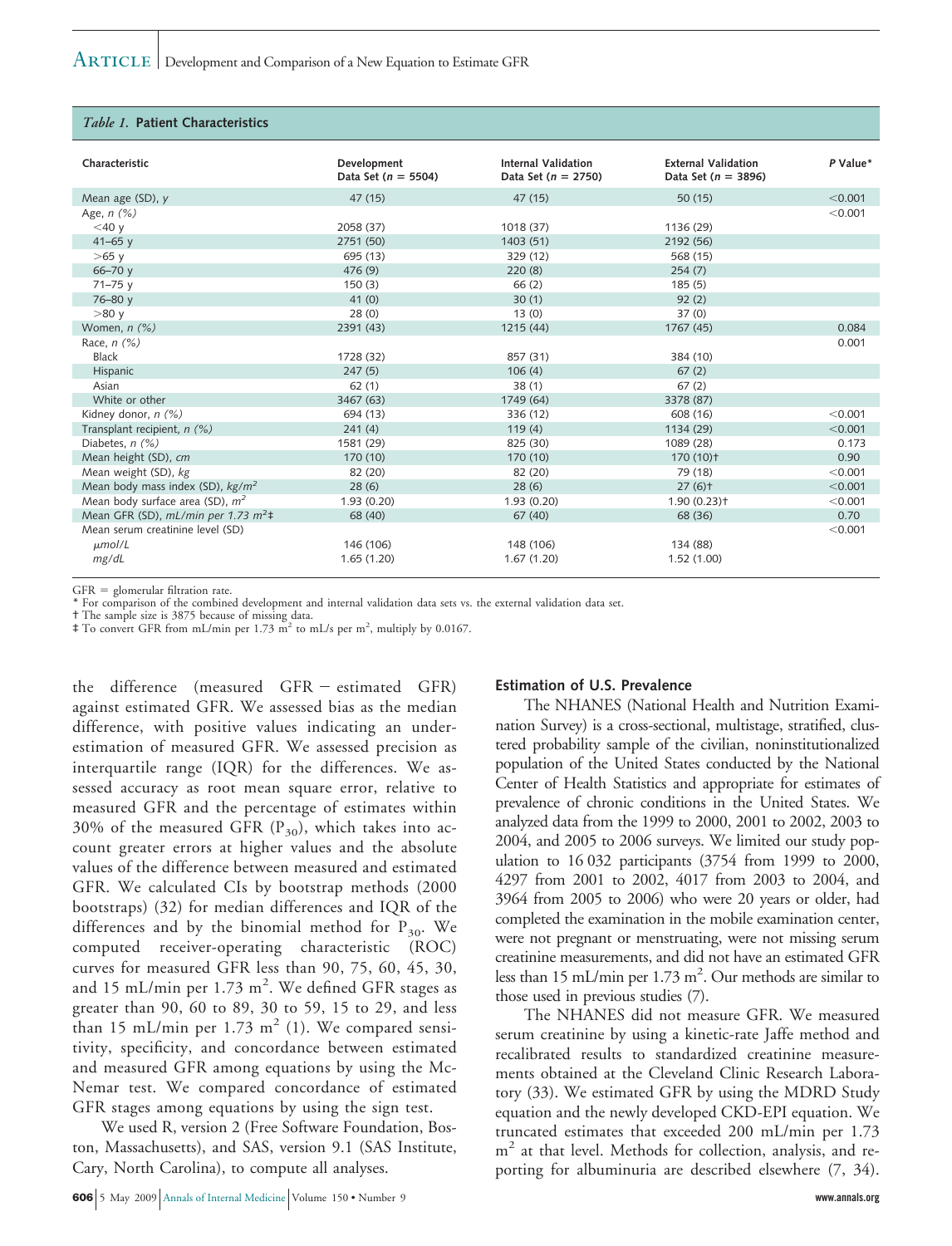We defined albuminuria as an albumin-to-creatinine ratio greater than 30 mg/g. We used repeated measurements, obtained approximately 2 weeks after the original examination in a subset of 1241 participants in NHANES from 1988 to 1994, to estimate the persistence of albuminuria (34). The NHANES data do not include accurate diagnoses of the causes of kidney disease. We defined chronic kidney disease as persistent albuminuria or estimated GFR less than 60 mL/min per  $1.73$  m<sup>2</sup> (1). We classified chronic kidney disease according to our previously defined estimated GFR stages. We compared distributions of estimated GFR, estimated GFR stages, and prevalence of chronic kidney disease for both equations.

We performed the analyses by using Stata, version 10.0 (StataCorp, College Station, Texas), and incorporated the sampling weights from the complex NHANES sampling design to obtain unbiased estimates. We obtained standard errors for all estimates by using the Taylor series (linearization) method and followed NHANES-recommended procedures and weights (35–37). We used bootstrap methods implemented in Stata to derive CIs for the prevalence estimates for chronic kidney disease stages, incorporating persistence data on albuminuria. We applied prevalence estimates to the 2000 U.S. Census data to estimate the number of persons with chronic kidney disease in the United States.

#### **Role of the Funding Source**

The study was funded by a cooperative agreement with the National Institute of Diabetes and Digestive and Kidney Diseases, which allows them substantial involvement in the design of the study and in the collection, analysis, and interpretation of the data. The funding source was not required to approve publication of the finished manuscript.

#### **RESULTS**

#### **Selection of Studies and Clinical Characteristics**

**Table 1** shows the clinical characteristics of the participants in each data set. In the development data set, mean measured GFR was 68 mL/min per  $1.73 \text{ m}^2$  (SD, 40) and ranged from 2 to 190 mL/min per 1.73 m<sup>2</sup>. The external validation data set had similar mean measured GFR, sex, and proportion of diabetes to the development and internal validation data sets but differed in age; body size; and the proportion of ethnic and racial minorities, kidney donors, and organ transplant recipients.

#### **Description of the CKD-EPI Equation**

The CKD-EPI equation for estimating log GFR includes log serum creatinine (modeled as a 2-slope linear spline with sex-specific knots at 62  $\mu$ mol/L [0.7 mg/dL] in women and 80  $\mu$ mol/L [0.9 mg/dL] in men), sex, race, and age on the natural scale. In comparison, the MDRD Study equation includes log serum creatinine without a spline, sex, race, and age on the log scale (**Appendix Table 5,** available at www.annals.org). The spline for log serum

creatinine in the CKD-EPI equation allows steeper and identical slopes of GFR versus serum creatinine for men and women at creatinine levels above the knots and less steep and different slopes for men and women at creatinine levels below the knots. The slope for the CKD-EPI equation is similar to that of the MDRD Study equation above the knots but less steep below the knots, which leads to higher estimated GFR at lower creatinine values. The coefficient for black persons is greater than 1.0 in both equations, which leads to a higher estimated GFR for blacks than white persons at all levels of serum creatinine; however, the CKD-EPI equation yields a smaller difference in estimated GFR between black persons and white persons than does the MDRD Study equation. In the CKD-EPI equation, the relationship between GFR and sex varies by serum creatinine level. For example, the predicted femaleto-male ratio for estimated GFR varies from 0.83 to 0.92 when the serum creatinine level is between 44 and 71  $\mu$ mol/L (0.5 and 0.8 mg/dL) and is 0.75 when the serum creatinine level is greater than 80  $\mu$ mol/L (>0.9 mg/dL). However, it is constant at 0.74 for all serum creatinine values in the MDRD Study equation. Estimated GFR is inversely related to age in both equations, but at older ages, the age term on the natural scale in the CKD-EPI equation leads to lower estimated GFR for the same creatinine level than does the log age term in the MDRD Study equation. In the external validation data set, models with additional variables for diabetes, organ transplantation, weight, or interactions among variables did not substantially improve per-

#### *Table 2.* **The CKD-EPI Equation for Estimating GFR on the Natural Scale\***

| Race and Sex   | Serum<br>Creatinine<br>Level.<br>$\mu$ mol/L<br>(mg/dL) | Equation                                                                                                                                                                    |
|----------------|---------------------------------------------------------|-----------------------------------------------------------------------------------------------------------------------------------------------------------------------------|
| <b>Black</b>   |                                                         |                                                                                                                                                                             |
| Female         | $≤62$ (≤0.7)<br>>62 (>0.7)                              | GFR = $166 \times (Scr/0.7)^{-0.329} \times (0.993)^{Age}$<br>GFR = $166 \times (Scr/0.7)^{-1.209} \times (0.993)^{Age}$                                                    |
| Male           | >80 (>0.9)                                              | ≤80 (≤0.9) GFR = 163 $\times$ (Scr/0.9) <sup>-0.411</sup> $\times$ (0.993) <sup>Age</sup><br>GFR = $163 \times (Scr/0.9)^{-1.209} \times (0.993)^{Age}$                     |
| White or other |                                                         |                                                                                                                                                                             |
| <b>Female</b>  | $≤62$ (≤0.7)<br>>62 (>0.7)                              | GFR = 144 $\times$ (Scr/0.7) <sup>-0.329</sup> $\times$ (0.993) <sup>Age</sup><br>GFR = $144 \times (Scr/0.7)^{-1.209} \times (0.993)^{Age}$                                |
| Male           | $>$ 80 ( $>$ 0.9)                                       | ≤80 (≤0.9) GFR = 141 $\times$ (Scr/0.9) <sup>-0.411</sup> $\times$ (0.993) <sup>Age</sup><br>GFR = 141 $\times$ (Scr/0.9) <sup>-1.209</sup> $\times$ (0.993) <sup>Age</sup> |

CKD-EPI = Chronic Kidney Disease Epidemiology Collaboration; GFR = glomerular filtration rate.

<sup>\*</sup> Expressed for specified race, sex, and serum creatinine level. To convert GFR from mL/min per  $1.73$  m<sup>2</sup> to mL/s per  $1.73$  m<sup>2</sup>, multiply by 0.0167. We derived equation coefficients from pooled development and internal validation data sets. The CKD-EPI equation, expressed as a single equation, is GFR = 141  $\times$  min(Scr/ $\kappa$ , 1)<sup> $\alpha$ </sup>  $\times$  max(Scr/ $\kappa$ , 1)<sup> $-1.209$ </sup>  $\times$  0.993<sup>Age</sup>  $\times$  1.018 [if female]  $\times$  1.159 [if black], where Scr is serum creatinine,  $\kappa$  is 0.7 for females and 0.9 for males,  $\alpha$  is  $-0.329$  for females and  $-0.411$  for males, min indicates the minimum of Scr/ $\kappa$  or 1, and max indicates the maximum of  $Scr/\kappa$  or 1. In this table, the multiplication factors for race and sex are incorporated into the intercept, which results in different intercepts for age and sex combinations.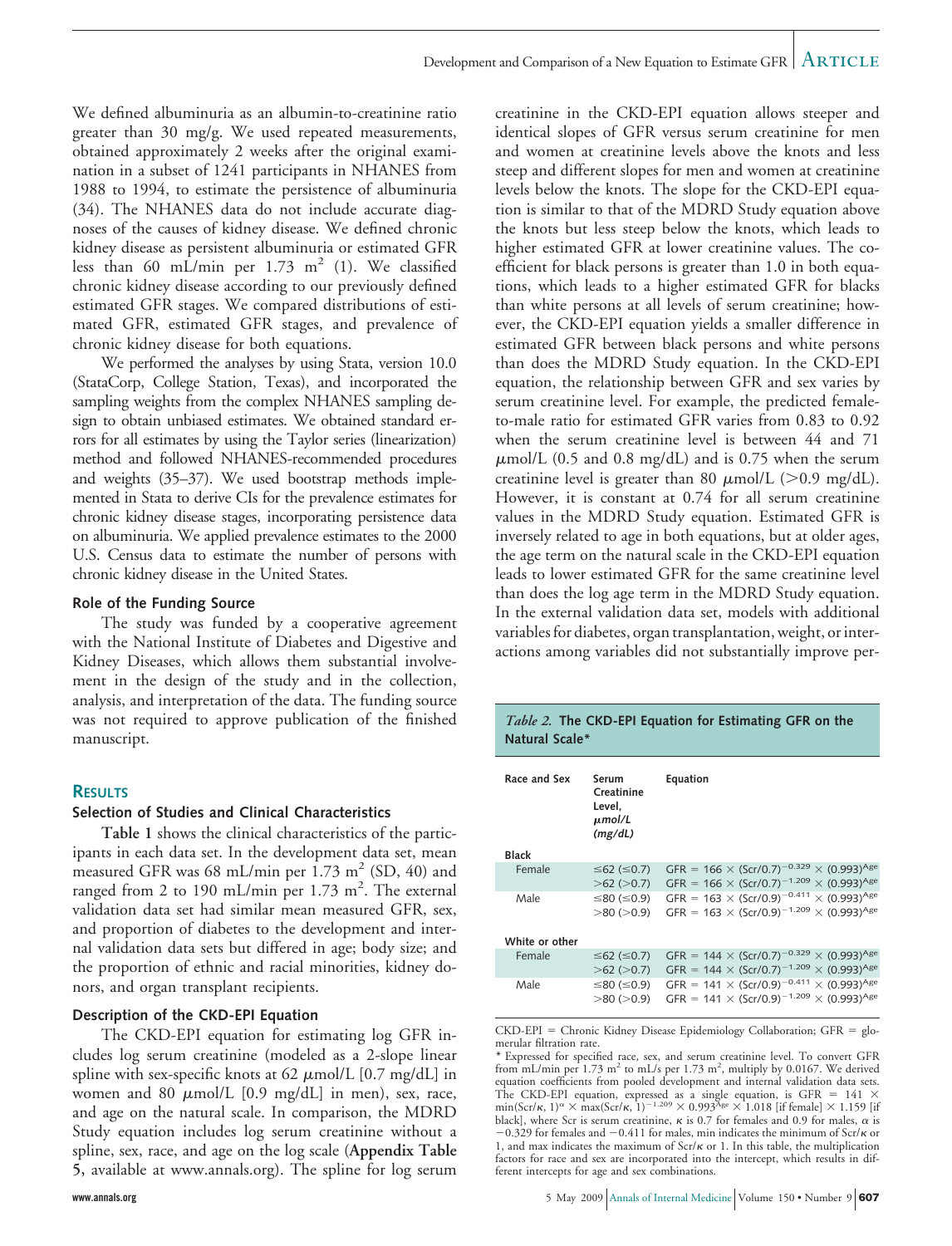*Figure.* **Performance of the CKD-EPI and MDRD Study equations in estimating measured GFR in the external validation data set.**



Both panels show the difference between measured and estimated versus estimated GFR. A smoothed regression line is shown with the 95% CI (computed by using the lowest smoothing function in R), using quantile regression, excluding the lowest and highest 2.5% of estimated GFR. To<br>convert GFR from mL/min per 1.73 m<sup>2</sup> to mL/s per m<sup>2</sup>, multiply by 0.0167. CKI-EPD = Chronic Kidney Disease Epidemiology Collaboration; GFR = glomerular filtration rate; MDRD = Modification of Diet in Renal Disease.

formance compared with the simpler models. **Table 2** shows the CKD-EPI equation in a form that could be implemented in clinical laboratories.

#### **Comparison of Performance**

The **Figure** and **Table 3** show the performance of both equations in the validation data set. (**Appendix Table 6,** available at www.annals.org, shows performance in the development and internal validation data sets.) The CKD-

EPI equation yielded improved median difference (bias), IQR,  $P_{30}$ , and root mean square error ( $P \le 0.001$  for all). The CKD-EPI equation was as accurate as the MDRD Study equation in the subgroup with estimated GFR less than 60 mL/min per  $1.73 \text{ m}^2$  and substantially more accurate in the subgroup with estimated GFR greater than 60 mL/min per 1.73 m<sup>2</sup>. Results were consistent across studies and subgroups defined by age, sex, race, diabetes, transplant status, and body mass index (data not shown).

The ROC curves to detect GFR less than 90, 75, 60, 45, 30 and 15 mL/min per  $1.73 \text{ m}^2$  did not differ between the CKD-EPI and MDRD Study equations. The areas under the ROC curves were 0.95, 0.96, 0.96, 0.97, 0.97, and 0.98, respectively, for both equations. For detection of measured GFR less than 60 mL/min per 1.73 m<sup>2</sup>, the estimated GFR value with highest combination of sensitivity and specificity was 59 mL/min per 1.73 m<sup>2</sup> for the CKD-EPI equation and 55 mL/min per 1.73 m<sup>2</sup> for the MDRD Study equation. The sensitivity and specificity of estimated GFR less than 60 mL/min per  $1.73 \text{ m}^2$  were 91% and 87% according to the CKD-EPI equation and 95% and 82% according to the MDRD Study equation  $(P < 0.001$  for both comparisons). Concordance of estimated and measured GFR stages was 69% for the CKD-EPI equation and 64% for the MDRD Study equation  $(P \leq 0.001)$ . Table 4 shows classification of GFR stages estimated by the CKD-EPI and MDRD Study equations, with significant  $(P < 0.001)$  reclassification to higher values by the CKD-EPI equation at values of 30 to 59 mL/min per  $1.73 \text{ m}^2$  and higher. Among those classified differently by the 2 equations, classification by the CKD-EPI equation was correct more often than classification by the MDRD Study equation (63% vs. 34%;  $P < 0.001$ ). Overall, our results indicate better classification by estimated GFR with the CKD-EPI equation, primarily because of reduction in bias.

#### **Comparison of Estimated GFR and Prevalence of Chronic Kidney Disease in NHANES**

The transformations and coefficients for variables in the CKD-EPI equation translate into differences in the estimated GFR distribution and prevalence of chronic kidney disease among NHANES participants from 1999 to 2006 compared with the MDRD Study equation. Both equations show a similar distribution at estimated GFR less than 45 mL/min per 1.73 m<sup>2</sup>, but the CKD-EPI equation leads to a shift to the right at higher levels of estimated GFR (**Appendix Figure 2**, *top*, available at www.annals .org). Mean estimated GFR ( $\pm$ SE) was 93.2  $\pm$  0.39 using the CKD-EPI equation versus  $86.3 \pm 0.40$  mL/min per  $1.73$  m<sup>2</sup> using the MDRD Study equation (median,  $94.5$ ) mL/min per  $1.73 \text{ m}^2$  [IQR, 79.7 to 108.1 mL/min per 1.73 m<sup>2</sup>] versus 85.0 mL/min per 1.73 m<sup>2</sup> [IQR, 72.9 to 98.5 mL/min per 1.73 m<sup>2</sup>]). Comparison of classification of stages of estimated GFR showed reclassification to higher values with the CKD-EPI equation at values of 30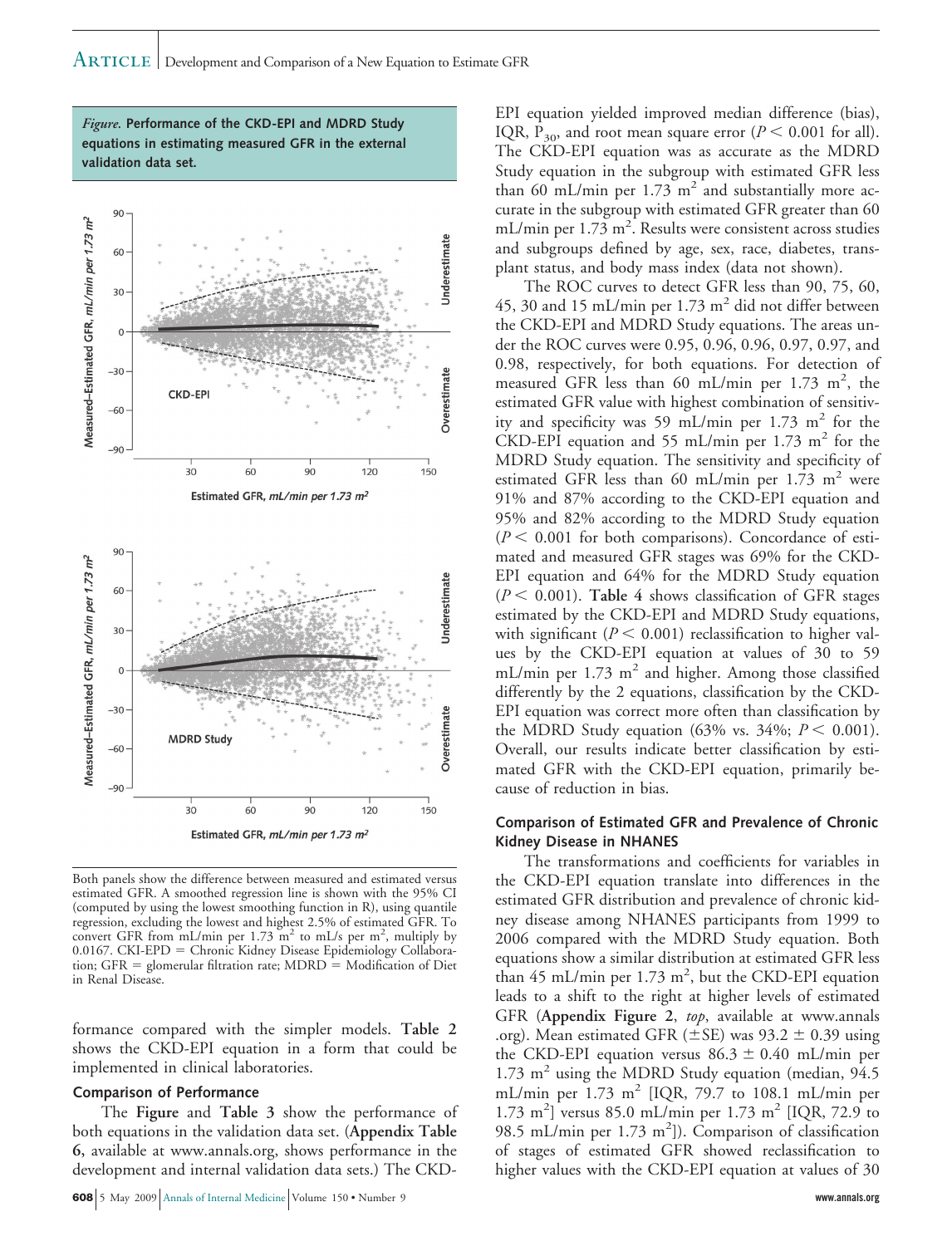to 59 mL/min per  $1.73 \text{ m}^2$  and higher (Appendix Table 7, available at www.annals.org). We observed similar reclassification of estimated GFR distribution among patients with and without albuminuria (**Appendix Table 8,** available at www.annals.org).

The CKD-EPI equation yields a lower estimated prevalence of chronic kidney disease than the MDRD Study equation (11.5% [CI, 10.6% to 12.4%] vs. 13.1% [CI, 12.1% to 14.0%]), primarily because of a lower estimated prevalence of stage 3 disease (6.3% [CI, 5.8% to 6.9%] vs. 7.8% [CI, 7.2% to 8.5%]) (**Appendix Figure 2**, *bottom*, available at www .annals.org). Reclassification to higher estimated GFR leads to a higher prevalence of stage 1 disease and a lower prevalence of stage 2 disease. The CKD-EPI equation leads to a lower prevalence in women and white persons, such that the prevalence of stage 3 or 4 disease is not significantly higher in women versus men or in white persons versus black persons, as it is in the MDRD Study (data not shown). The prevalence of chronic kidney disease increases with age when either equation is used, but among patients older than 70 years, the CKD-EPI equation leads to a similar rather than lower estimated prevalence of chronic kidney disease. On the basis of the 2000 U.S. population of 201 million people older than 20 years, the CKD-EPI equation yields a prevalence of chronic kidney disease of 23.2 million (CI, 21.3 to 25.0 million), approximately 3 million fewer than that yielded by the MDRD Study equation (**Appendix Table 9,** available at www .annals.org).

#### **DISCUSSION**

We developed a new equation, the CKD-EPI equation, to estimate GFR in adults from serum creatinine by using a large database pooled from 10 studies. Using data pooled from 16 additional studies, we validated the CKD-EPI equation and showed that it is more accurate than the widely used MDRD Study equation. The CKD-EPI equation has lower bias, especially at an estimated GFR greater than 60 mL/min per 1.73 m<sup>2</sup>; however, precision remains limited. The improved accuracy of the CKD-EPI equation overcomes some of the limitations of the MDRD Study equation and has important implications for public health and clinical practice.

The lower bias at higher estimated GFR reflects our use of a spline term for serum creatinine. The spline accounts for a weaker relationship between creatinine and GFR at lower creatinine levels than at higher levels, which is consistent with reports from studies primarily comprising patients with higher measured GFR, such as kidney donors and young people with type 1 diabetes without microalbuminuria (10, 15, 38). Like the MDRD Study equation, the CKD-EPI equation includes age, race, and sex as surrogates for non-GFR determinants of serum creatinine. These variables are associated with muscle mass, the main determinant of creatinine generation (39). The imprecision of GFR estimates suggests that age, race, and sex do not account for all variation in non-GFR determinants of serum creatinine.

The CKD-EPI equation should lead to more accurate estimates of the distribution of estimated GFR and the burden of chronic kidney disease in the U.S. population. Median estimated GFR was 9.5 mL/min per 1.73 m<sup>2</sup> higher, which decreases the prevalence estimate for chronic kidney disease by 1.6% (11.5% vs. 13.1% using the MDRD Study equation). The high prevalence estimates for elderly persons, women, and white persons, compared with the low incidence rates of treated kidney failure in these groups, have raised concern about the use of the

| Variable and Equation                                                    | <b>All Patients</b>    | Patients With Estimated GFR<br><60 mL/min per 1.73 m <sup>2</sup> | <b>Patients With Estimated GFR</b><br>$\geq$ 60 mL/min per 1.73 m <sup>2</sup> |
|--------------------------------------------------------------------------|------------------------|-------------------------------------------------------------------|--------------------------------------------------------------------------------|
| Median difference (95% CI), mL/min per 1.73 m <sup>2</sup> t             |                        |                                                                   |                                                                                |
| CKD-EPI                                                                  | $2.5(2.1-2.9)$         | $2.1(1.7-2.4)$                                                    | $3.5(2.6-4.5)$                                                                 |
| <b>MDRD Study</b>                                                        | $5.5(5.0-5.9)$         | $3.4(2.9 - 4.0)$                                                  | $10.6(9.8 - 11.3)$                                                             |
| Interquartile range for differences (95% CI),<br>mL/min per 1.73 $m^2$ ‡ |                        |                                                                   |                                                                                |
| CKD-EPI                                                                  | $16.6(15.9-17.3)$      | $11.3(10.7-12.1)$                                                 | 24.2 (22.8-25.3)                                                               |
| MDRD Study                                                               | 18.3 (17.4–19.3)       | 12.9 (12.0–13.6)                                                  | 25.7 (24.4–27.1)                                                               |
| $P_{30}$ (95% CI), %§                                                    |                        |                                                                   |                                                                                |
| <b>CKD-EPI</b>                                                           | 84.1 (83.0–85.3)       | 79.9 (78.1-81.7)                                                  | 88.3 (86.9-89.7)                                                               |
| <b>MDRD Study</b>                                                        | 80.6 (79.5-82.0)       | 77.2 (75.5-79.0)                                                  | 84.7 (83.0-86.3)                                                               |
| Root mean square error (95% CI)                                          |                        |                                                                   |                                                                                |
| CKD-EPI                                                                  | $0.250(0.241 - 0.259)$ | $0.284(0.270 - 0.298)$                                            | $0.213(0.203 - 0.223)$                                                         |
| <b>MDRD Study</b>                                                        | $0.274(0.265 - 0.283)$ | $0.294(0.280 - 0.308)$                                            | $0.248(0.238 - 0.258)$                                                         |

#### *Table 3.* **Comparison of the CKD-EPI and MDRD Study Equations in Estimating Measured GFR in the Validation Data Set\***

CKD-EPI = Chronic Kidney Disease Epidemiology Collaboration; GFR = glomerular filtration rate; MDRD = Modification of Diet in Renal Disease.

\* To convert GFR from mL/min per  $1.73 \text{ m}^2$  to mL/s per 1.73 m<sup>2</sup>, multiply by 0.0167.

† Median difference refers to measured GFR minus estimated GFR.

‡ Interquartile range refers to the 25–75th percentile.

 $\S P_{30}$  refers to percentage of GFR estimates that are within 30% of measured GFR.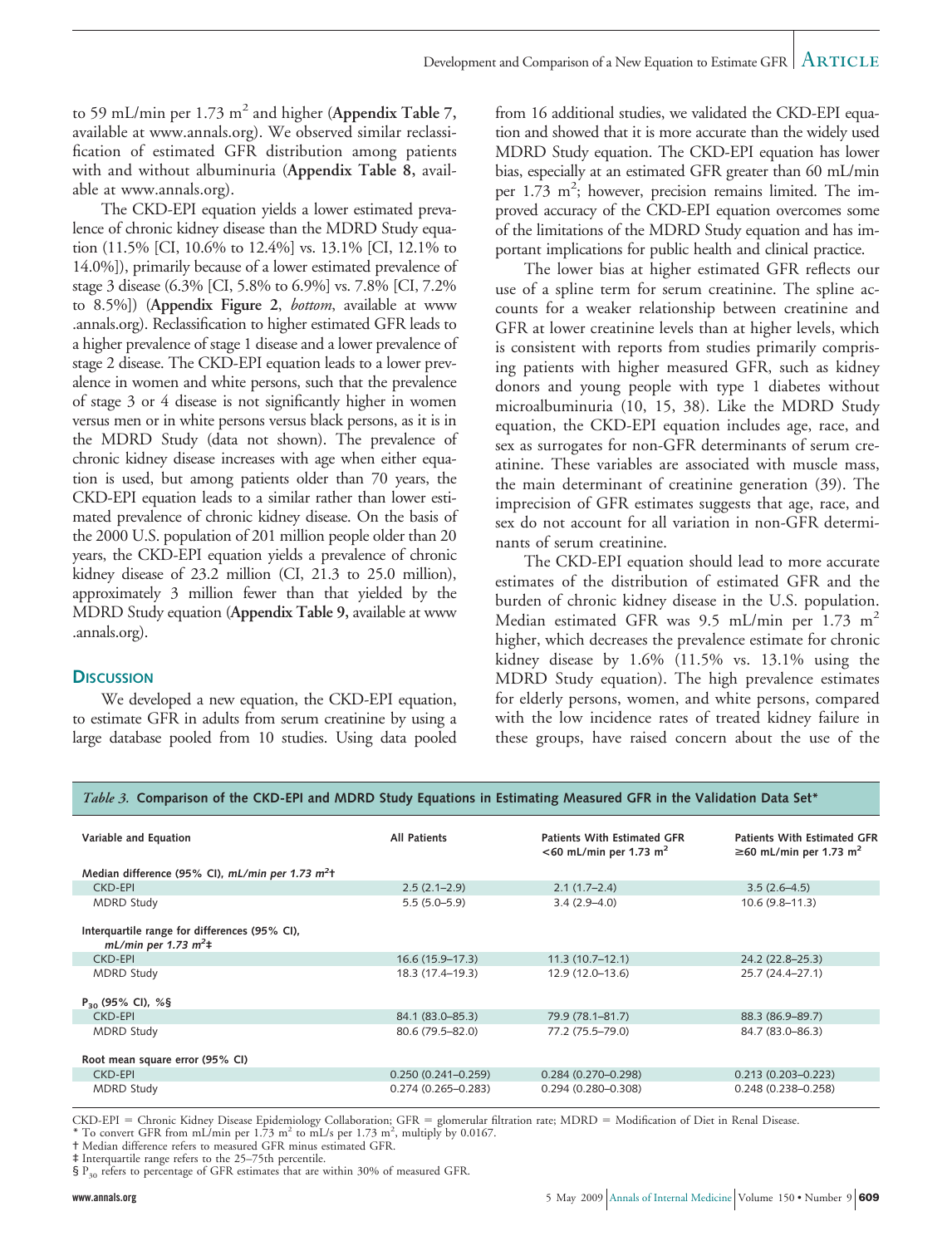#### *Table 4.* **Comparison of the CKD-EPI and MDRD Study Equations in Estimating GFR Stage and Comparison With Measured GFR in the Validation Data Set\***

| <b>CKD-EPI-Estimated GFR and</b><br><b>Measured GFR</b>                                                                                                                                                                                                                   | MDRD Study-Estimated GFR, n (%)             |                                              |                                                          |                                                              | <b>Total Patients.</b><br>$n$ (%)                                 |             |
|---------------------------------------------------------------------------------------------------------------------------------------------------------------------------------------------------------------------------------------------------------------------------|---------------------------------------------|----------------------------------------------|----------------------------------------------------------|--------------------------------------------------------------|-------------------------------------------------------------------|-------------|
|                                                                                                                                                                                                                                                                           | $>90$ mL/min<br>per 1.73 m <sup>2</sup>     | 60-89 mL/min<br>per 1.73 m <sup>2</sup>      | 30-59 mL/min<br>per 1.73 m <sup>2</sup>                  | 15-29 mL/min<br>per 1.73 m <sup>2</sup>                      | $<$ 15 mL/min<br>per 1.73 m <sup>2</sup>                          |             |
| Estimated GFR $>$ 90 mL/min per 1.73 m <sup>2</sup><br>Measured GFR<br>$>90$ mL/min per 1.73 m <sup>2</sup>                                                                                                                                                               | 670 (17.2)<br>586 (15.0)                    | 319 (8.2)<br>221(5.7)                        | $\mathbf 0$                                              | $\mathbf 0$                                                  | $\mathbf 0$                                                       | 989 (25.4)  |
| 60-89 mL/min per 1.73 m <sup>2</sup><br>30-59 mL/min per 1.73 m <sup>2</sup><br>15-29 mL/min per 1.73 m <sup>2</sup>                                                                                                                                                      | 75 (1.9)<br>9(0.3)<br>$\mathbf 0$           | 93 (2.4)<br>4(0.1)<br>1(0.0)                 |                                                          |                                                              |                                                                   |             |
| $<$ 15 mL/min per 1.73 m <sup>2</sup>                                                                                                                                                                                                                                     | $\overline{0}$                              | $\mathbf{O}$                                 |                                                          |                                                              |                                                                   |             |
| Estimated GFR 60-89 mL/min per 1.73 m <sup>2</sup><br>Measured GFR                                                                                                                                                                                                        | 2(0.0)                                      | 803 (20.6)                                   | 190 (4.9)                                                | $\mathbf 0$                                                  | $\mathbf 0$                                                       | 995 (25.5)  |
| $>90$ mL/min per 1.73 m <sup>2</sup><br>60-89 mL/min per 1.73 m <sup>2</sup><br>30-59 mL/min per 1.73 m <sup>2</sup><br>15-29 mL/min per 1.73 m <sup>2</sup>                                                                                                              | $\mathbf 0$<br>1(0.0)<br>1(0.0)<br>$\Omega$ | 263(6.8)<br>459 (11.8)<br>77(2.0)<br>4(0.1)  | 11(0.3)<br>110(2.8)<br>69(1.8)<br>$\mathbf 0$            |                                                              |                                                                   |             |
| $<$ 15 mL/min per 1.73 m <sup>2</sup><br>Estimated GFR 30-59 mL/min per 1.73 m <sup>2</sup><br>Measured GFR                                                                                                                                                               | $\mathbf 0$<br>$\Omega$                     | $\Omega$<br>2(0.0)                           | $\mathbf 0$<br>1251 (32.1)                               | 42(1.1)                                                      | $\mathbf 0$                                                       | 1295 (33.2) |
| >90 mL/min per 1.73 m <sup>2</sup><br>60-89 mL/min per 1.73 m <sup>2</sup><br>30-59 mL/min per 1.73 m <sup>2</sup><br>15-29 mL/min per 1.73 m <sup>2</sup><br>$<$ 15 mL/min per 1.73 m <sup>2</sup>                                                                       |                                             | $\mathbf{O}$<br>2(0.0)<br>0<br>0<br>$\Omega$ | 118(3.0)<br>221(5.7)<br>903 (23.7)<br>105(2.7)<br>4(0.1) | $\mathbf 0$<br>$\mathbf 0$<br>20(0.5)<br>21(0.5)<br>$\Omega$ |                                                                   |             |
| Estimated GFR 15-29 mL/min per 1.73 m <sup>2</sup><br>Measured GFR                                                                                                                                                                                                        | $\mathbf 0$                                 | $\Omega$                                     | 9(0.2)                                                   | 462 (11.9)                                                   | 2(0.0)                                                            | 473 (12.1)  |
| >90 mL/min per 1.73 m <sup>2</sup><br>60-89 mL/min per 1.73 m <sup>2</sup><br>30–59 mL/min per 1.73 m <sup>2</sup><br>15-29 mL/min per 1.73 m <sup>2</sup><br>$<$ 15 mL/min per 1.73 m <sup>2</sup>                                                                       |                                             |                                              | $\mathbf 0$<br>$\Omega$<br>5(0.1)<br>4(0.1)<br>0         | $\mathbf 0$<br>$\Omega$<br>109(2.8)<br>302(7.8)<br>51(1.3)   | $\mathbf 0$<br>$\Omega$<br>1(0.0)<br>1(0.0)<br>$\Omega$           |             |
| Estimated GFR <15 mL/min per 1.73 m <sup>2</sup><br>Measured GFR<br>$>90$ mL/min per 1.73 m <sup>2</sup><br>60-89 mL/min per 1.73 m <sup>2</sup><br>30-59 mL/min per 1.73 m <sup>2</sup><br>15-29 mL/min per 1.73 m <sup>2</sup><br>$<$ 15 mL/min per 1.73 m <sup>2</sup> | $\Omega$                                    | $\Omega$                                     | $\Omega$                                                 | 5(0.1)<br>0<br>$\mathbf 0$<br>$\Omega$<br>2(0.0)<br>3(0.1)   | 139(3.6)<br>$\Omega$<br>2(0.0)<br>$\Omega$<br>32(0.8)<br>105(2.7) | 144(3.7)    |
| Total                                                                                                                                                                                                                                                                     | 672 (17.3)                                  | 1124 (28.9)                                  | 1450 (37.2)                                              | 509 (13.1)                                                   | 141(3.6)                                                          | 3896 (100)  |

CKD-EPI = Chronic Kidney Disease Epidemiology Collaboration; GFR = glomerular filtration rate; MDRD = Modification of Diet in Renal Disease.

\* Cell percentages may not total to margin percents because of rounding. Shaded cells represent agreement. Cells above the shaded diagonal cells represent disagreements in which estimated GFR category was higher with the CKD-EPI equation than with the MDRD Study equation; cells below the shaded diagonal cells represent disagreements<br>in which estimated GFR category was lower. To convert GFR f

MDRD Study equation (7, 40, 41). When the CKD-EPI equation is used, the prevalence is reduced in women and white persons but remains high in elderly persons. Possible explanations for the remaining disparities between prevalence and incidence include competing risk from fatal cardiovascular disease in elderly persons and faster progression of kidney disease in men and black persons (42, 43).

The greater accuracy of the CKD-EPI equation should improve clinical decision making in patients with decreased kidney function. In particular, lower bias should reduce the rate of false-positive diagnoses of stage 3 chronic kidney disease (estimated GFR  $\leq 60$  mL/min per 1.73 m<sup>2</sup>) in patients without chronic kidney disease (measured GFR > 60 mL/min per 1.73  $m<sup>2</sup>$  and no markers of kidney damage). Patients with chronic kidney disease are at higher risk for various complications (44 –50), and guidelines and recommendations call for reducing the dosage of drugs excreted by the kidney, avoiding

**610** 5 May 2009 Annals of Internal Medicine Volume 150 • Number 9 **www.annals.org**

contrast media for imaging procedures and phosphate-based enemas in preparation for colonoscopy, and setting lower targets for cardiovascular risk factors in patients with decreased GFR. Falsely low estimated GFRs could therefore lead to insufficient drug dosing, withholding of important diagnostic tests, and overaggressive cardiovascular risk factor reduction in patients without chronic kidney disease. The effect of more accurate estimates at higher GFRs on clinical decision making should be evaluated.

The strengths of our study include its design, with separate large data sets for development and validation of the new equation, and a prespecified rigorous statistical analytical plan for introduction and testing of all variables in the development data set. The pooled development and validation data sets include participants with diverse clinical characteristics, with and without kidney disease, and across a wide range of measured GFR, which allows more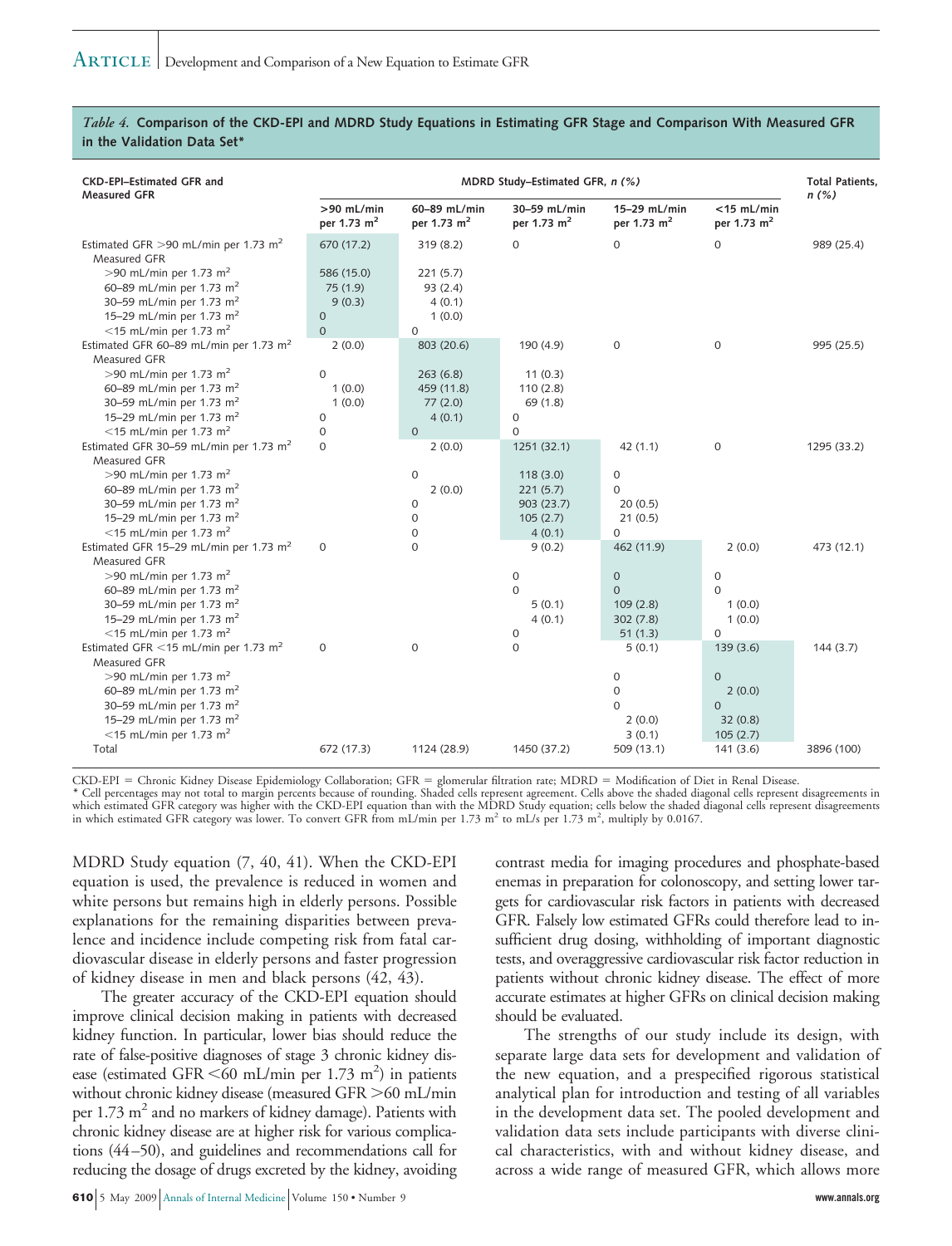general applicability than does the MDRD Study equation. Comparison of equations in a separate validation data set overcomes limitations of differences among studies in patient characteristics and methods for measurement of GFR and serum creatinine.

Our study also has limitations. First, a single equation is unlikely to work equally well in all populations. Second, we have pooled studies of different populations to develop and validate the CKD-EPI equation. We performed extensive analyses to examine possible study effects but cannot rule out that some of our findings may reflect the specific studies we included in our database. Third, our study sample is not representative of the general population because few participants had a higher GFR and relatively few participants were older than 70 years or of racial minorities other than black (who are at increased risk for chronic kidney disease). Fourth, we had incomplete data on diabetes type, immunosuppressive agents for transplantation, measures of muscle mass, and other clinical conditions and medications that might affect serum creatinine independent of GFR; however, the variables that we evaluated are the most readily available and easy to ascertain for widespread clinical application. Fifth, the CKD-EPI equation is more complex than the MDRD Study equation, but it can readily be implemented into clinical laboratory information systems by using the same input variables required for the MDRD Study equation. Finally, our equation does not overcome the limitations of serum creatinine as an endogenous filtration marker. All creatinine-based equations should be used with caution in people with abnormally high or low muscle mass. Nevertheless, serum creatinine is currently central for clinical assessment of kidney function, and GFR estimates based on serum creatinine will continue to be used in clinical practice for the foreseeable future.

Further research is needed to improve GFR estimation. Imprecision in GFR estimates may be secondary to non-GFR determinants of creatinine. Measurement errors in GFR may also inflate measures of imprecision. Research should be directed toward improving GFR measurement and evaluating cystatin C and novel filtration markers for GFR estimation, either alone or in combination with serum creatinine (51). Studies of representative samples, especially elderly persons and racial and ethnic minorities, are necessary.

In summary, the CKD-EPI creatinine equation is more accurate than the MDRD Study equation across various study populations and clinical conditions. Bias is improved, especially at higher estimated GFRs, although precision remains suboptimal. Improved accuracy of the CKD-EPI equation could have important implications for public health and clinical practice. We suggest that the CKD-EPI equation could replace the MDRD Study equation in general clinical use to estimate GFR.

From Tufts Medical Center, Boston, Massachusetts; Johns Hopkins University, Baltimore, Maryland; University of Pennsylvania School of Medicine, Philadelphia, Pennsylvania; National Institutes of Health, Bethesda, Maryland; Cleveland Clinic Foundation, Cleveland, Ohio; and University of Utah, Salt Lake City, Utah.

**Acknowledgment:** The authors thank Aghogho Okparavero, MBBS, MPH, for his assistance in communications and manuscript preparation.

**Grant Support:** By grants UO1 DK 053869, UO1 DK 067651, and UO1 DK 35073 as part of a cooperative agreement with the National Institute of Diabetes and Digestive and Kidney Diseases.

**Potential Financial Conflicts of Interest:** *Stock ownership or options (other than mutual funds):* J.W. Kusek (Pfizer, Eli Lilly, DeCode Genetics).

**Reproducible Research Statement:** *Study protocol:* Available from Dr. Levey (address below). *Statistical code and data set:* Not available.

**Requests for Single Reprints:** Andrew S. Levey, MD, Division of Nephrology, Tufts Medical Center, 800 Washington Street, Box 391, Boston, MA 02111.

Current author addresses and author contributions are available at www .annals.org.

#### **References**

1. **National Kidney Foundation.** K/DOQI clinical practice guidelines for chronic kidney disease: evaluation, classification, and stratification. Am J Kidney Dis. 2002;39:S1-266. [PMID: 11904577]

2. **Stevens LA, Coresh J, Greene T, Levey AS.** Assessing kidney function measured and estimated glomerular filtration rate. N Engl J Med. 2006;354: 2473-83. [PMID: 16760447]

3. **Levey AS, Bosch JP, Lewis JB, Greene T, Rogers N, Roth D.** A more accurate method to estimate glomerular filtration rate from serum creatinine: a new prediction equation. Modification of Diet in Renal Disease Study Group. Ann Intern Med. 1999;130:461-70. [PMID: 10075613]

4. **Levey AS, Coresh J, Greene T, Stevens LA, Zhang YL, Hendriksen S, et al; Chronic Kidney Disease Epidemiology Collaboration.** Using standardized serum creatinine values in the modification of diet in renal disease study equation for estimating glomerular filtration rate. Ann Intern Med. 2006;145:247-54. [PMID: 16908915]

5. **Miller WG.** Reporting estimated GFR: a laboratory perspective [Editorial]. Am J Kidney Dis. 2008;52:645-8. [PMID: 18805345]

6. **Levey AS, Andreoli SP, DuBose T, Provenzano R, Collins AJ.** CKD: common, harmful, and treatable—World Kidney Day 2007. Am J Kidney Dis. 2007; 49:175-9. [PMID: 17261418]

7. **Coresh J, Selvin E, Stevens LA, Manzi J, Kusek JW, Eggers P, et al.** Prevalence of chronic kidney disease in the United States. JAMA. 2007;298:2038-47. [PMID: 17986697]

8. **Stevens LA, Coresh J, Feldman HI, Greene T, Lash JP, Nelson RG, et al.** Evaluation of the modification of diet in renal disease study equation in a large diverse population. J Am Soc Nephrol. 2007;18:2749-57. [PMID: 17855641]

9. **Lewis J, Agodoa L, Cheek D, Greene T, Middleton J, O'Connor D, et al; African-American Study of Hypertension and Kidney Disease.** Comparison of cross-sectional renal function measurements in African Americans with hypertensive nephrosclerosis and of primary formulas to estimate glomerular filtration rate. Am J Kidney Dis. 2001;38:744-53. [PMID: 11576877]

10. **Ibrahim H, Mondress M, Tello A, Fan Y, Koopmeiners J, Thomas W.** An alternative formula to the Cockcroft-Gault and the modification of diet in renal diseases formulas in predicting GFR in individuals with type 1 diabetes. J Am Soc Nephrol. 2005;16:1051-60. [PMID: 15716336]

11. **Nelson RG, Bennett PH, Beck GJ, Tan M, Knowler WC, Mitch WE, et al.** Development and progression of renal disease in Pima Indians with non-insulindependent diabetes mellitus. Diabetic Renal Disease Study Group. N Engl J Med. 1996;335:1636-42. [PMID: 8929360]

12. **Lewis EJ, Hunsicker LG, Bain RP, Rohde RD.** The effect of angiotensinconverting-enzyme inhibition on diabetic nephropathy. The Collaborative Study Group. N Engl J Med. 1993;329:1456-62. [PMID: 8413456]

13. **Feldman HI, Appel LJ, Chertow GM, Cifelli D, Cizman B, Daugirdas J, et al; Chronic Renal Insufficiency Cohort (CRIC) Study Investigators.** The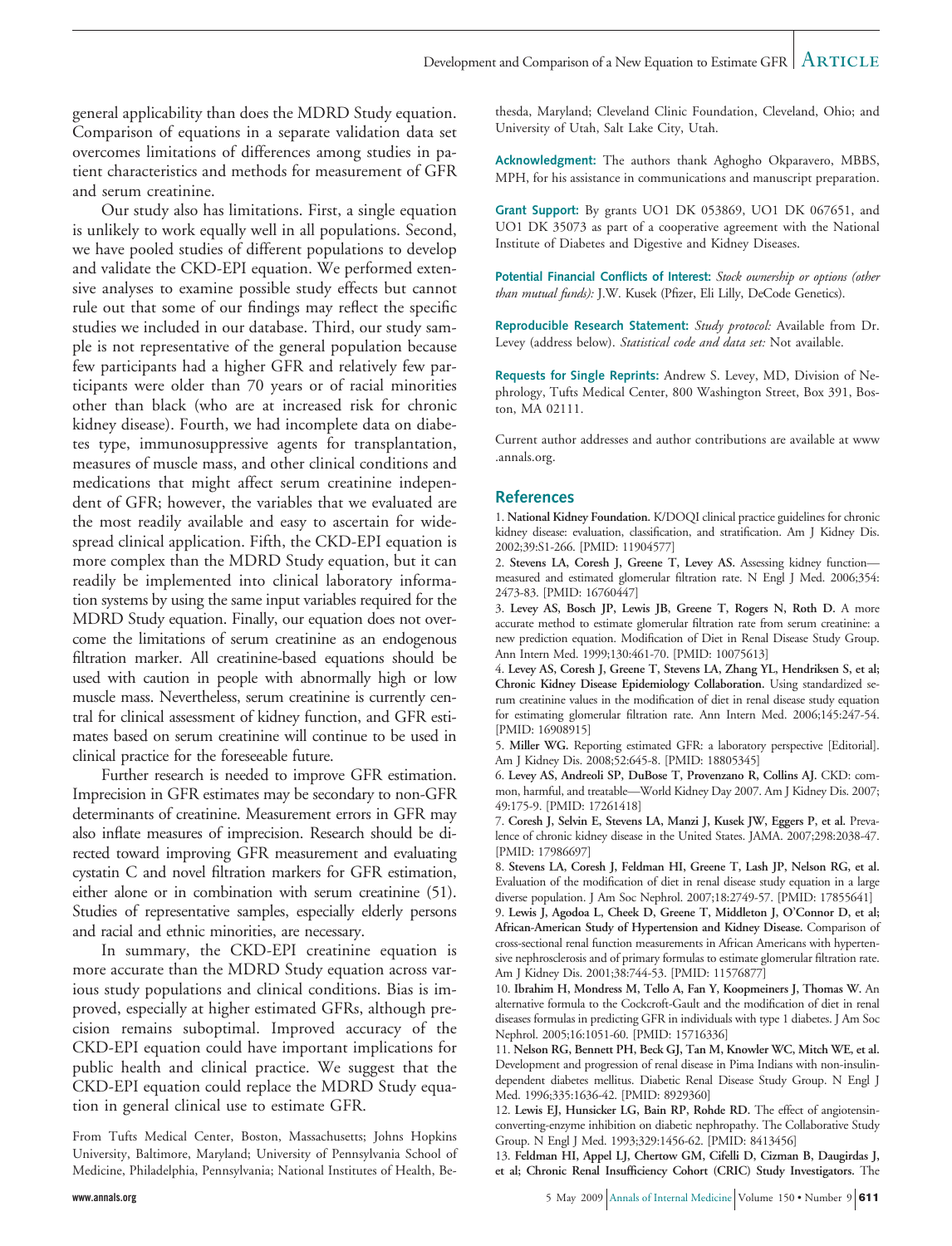### Article Development and Comparison of a New Equation to Estimate GFR

Chronic Renal Insufficiency Cohort (CRIC) Study: Design and Methods. J Am Soc Nephrol. 2003;14:S148-53. [PMID: 12819321]

14. **Poggio ED, Wang X, Greene T, Van Lente F, Hall PM.** Performance of the modification of diet in renal disease and Cockcroft-Gault equations in the estimation of GFR in health and in chronic kidney disease. J Am Soc Nephrol. 2005;16:459-66. [PMID: 15615823]

15. **Rule AD, Larson TS, Bergstralh EJ, Slezak JM, Jacobsen SJ, Cosio FG.** Using serum creatinine to estimate glomerular filtration rate: accuracy in good health and in chronic kidney disease. Ann Intern Med. 2004;141:929-37. [PMID: 15611490]

16. **Gonwa TA, Jennings L, Mai ML, Stark PC, Levey AS, Klintmalm GB.** Estimation of glomerular filtration rates before and after orthotopic liver transplantation: evaluation of current equations. Liver Transpl. 2004;10:301-9. [PMID: 14762871]

17. **Chapman AB, Guay-Woodford LM, Grantham JJ, Torres VE, Bae KT, Baumgarten DA, et al; Consortium for Radiologic Imaging Studies of Polycystic Kidney Disease cohort.** Renal structure in early autosomal-dominant polycystic kidney disease (ADPKD): The Consortium for Radiologic Imaging Studies of Polycystic Kidney Disease (CRISP) cohort. Kidney Int. 2003;64:1035-45. [PMID: 12911554]

18. **Bosma RJ, Doorenbos CR, Stegeman CA, van der Heide JJ, Navis G.** Predictive performance of renal function equations in renal transplant recipients: an analysis of patient factors in bias. Am J Transplant. 2005;5:2193-203. [PMID: 16095498]

19. **Rook M, Hofker HS, van Son WJ, Homan van der Heide JJ, Ploeg RJ, Navis GJ.** Predictive capacity of pre-donation GFR and renal reserve capacity for donor renal function after living kidney donation. Am J Transplant. 2006;6: 1653-9. [PMID: 16827867]

20. Grubb A, Nyman U, Björk J, Lindström V, Rippe B, Sterner G, et al. Simple cystatin C-based prediction equations for glomerular filtration rate compared with the modification of diet in renal disease prediction equation for adults and the Schwartz and the Counahan-Barratt prediction equations for children. Clin Chem. 2005;51:1420-31. [PMID: 15961546]

21. **Mauer M, Drummond K.** The early natural history of nephropathy in type 1 diabetes: I. Study design and baseline characteristics of the study participants. Diabetes. 2002;51:1572-9. [PMID: 11978658]

22. **Froissart M, Rossert J, Jacquot C, Paillard M, Houillier P.** Predictive performance of the modification of diet in renal disease and Cockcroft-Gault equations for estimating renal function. J Am Soc Nephrol. 2005;16:763-73. [PMID: 15659562]

23. **Mauer M, Zinman B, Gardiner R, Drummond KN, Suissa S, Donnelly SM, et al.** ACE-I and ARBs in early diabetic nephropathy. J Renin Angiotensin Aldosterone Syst. 2002;3:262-9. [PMID: 12584670]

24. **Hansen HP, Tauber-Lassen E, Jensen BR, Parving HH.** Effect of dietary protein restriction on prognosis in patients with diabetic nephropathy. Kidney Int. 2002;62:220-8. [PMID: 12081581]

25. **Jacobsen P, Andersen S, Rossing K, Hansen BV, Parving HH.** Dual blockade of the renin-angiotensin system in type 1 patients with diabetic nephropathy. Nephrol Dial Transplant. 2002;17:1019-24. [PMID: 12032191]

26. **Jacobsen P, Andersen S, Rossing K, Jensen BR, Parving HH.** Dual blockade of the renin-angiotensin system versus maximal recommended dose of ACE inhibition in diabetic nephropathy. Kidney Int. 2003;63:1874-80. [PMID: 12675866]

27. **Mathiesen ER, Hommel E, Giese J, Parving HH.** Efficacy of captopril in postponing nephropathy in normotensive insulin dependent diabetic patients with microalbuminuria. BMJ. 1991;303:81-7. [PMID: 1860008]

28. **Tarnow L, Rossing P, Jensen C, Hansen BV, Parving HH.** Long-term renoprotective effect of nisoldipine and lisinopril in type 1 diabetic patients with diabetic nephropathy. Diabetes Care. 2000;23:1725-30. [PMID: 11128341]

29. **Levey AS, Coresh J, Greene T, Marsh J, Stevens LA, Kusek JW, et al; Chronic Kidney Disease Epidemiology Collaboration.** Expressing the Modification of Diet in Renal Disease Study equation for estimating glomerular filtration rate with standardized serum creatinine values. Clin Chem. 2007;53:766-72. [PMID: 17332152]

30. **Stevens LA, Manzi J, Levey AS, Chen J, Deysher AE, Greene T, et al.** Impact of creatinine calibration on performance of GFR estimating equations in a pooled individual patient database. Am J Kidney Dis. 2007;50:21-35. [PMID: 17591522]

31. Generalized additive models. In: Chambers J, Hastie T, eds. Statistical Models. London: Chapman and Hall; 1993:104-54.

32. **Efron B, Tibshirani RJ.** An Introduction to the Bootstrap. New York: Chapman and Hall; 1993.

33. **Selvin E, Manzi J, Stevens LA, Van Lente F, Lacher DA, Levey AS, et al.** Calibration of serum creatinine in the National Health and Nutrition Examination Surveys (NHANES) 1988-1994, 1999-2004. Am J Kidney Dis. 2007;50: 918-26. [PMID: 18037092]

34. **Coresh J, Astor BC, Greene T, Eknoyan G, Levey AS.** Prevalence of chronic kidney disease and decreased kidney function in the adult US population: Third National Health and Nutrition Examination Survey. Am J Kidney Dis. 2003;41: 1-12. [PMID: 12500213]

35. **Centers for Disease Control and Prevention.** National Health and Nutrition Examination Survey (NHANES). Vol. 2007. Hyattsville, MD: National Center for Health Statistics; 2007.

36. **National Center for Health Statistics.** National Health and Nutrition Examination Survey (NHANES)—Analytic Guidelines. Vol. 2007. Hyattsville, MD: National Center for Health Statistics; 2007.

37. Analytic and Reporting Guidelines: The Third National Health and Nutrition Examination Survey, NHANES III (1988 –94). Vol. 2007. Hyattsville, MD: National Center for Health Statistics; 2007.

38. **Poggio ED, Wang X, Greene T, Van Lente F, Hall PM.** Performance of the modification of diet in renal disease and Cockcroft-Gault equations in the estimation of GFR in health and in chronic kidney disease. J Am Soc Nephrol. 2005;16:459-66. [PMID: 15615823]

39. **Perrone RD, Madias NE, Levey AS.** Serum creatinine as an index of renal function: new insights into old concepts. Clin Chem. 1992;38:1933-53. [PMID: 1394976]

40. **Glassock RJ, Winearls C.** An epidemic of chronic kidney disease: fact or fiction? Nephrol Dial Transplant. 2008;23:1117-21. [PMID: 18359870]

41. **U.S. Renal Data System.** USRDS 2008 Annual Data Report: Atlas of Chronic Kidney Disease and End-Stage Renal Disease in the United States. Bethesda, MD: National Institutes of Health, National Institute of Diabetes and Digestive and Kidney Diseases; 2008. Accessed at www.usrds.org/adr.htm on 11 December 2008.

42. **Coresh J, Stevens LA, Levey AS.** Chronic kidney disease is common: what do we do next? Nephrol Dial Transplant. 2008;23:1122-5. [PMID: 18359871]

43. **Hallan SI, Coresh J, Astor BC, Asberg A, Powe NR, Romundstad S, et al.** International comparison of the relationship of chronic kidney disease prevalence and ESRD risk. J Am Soc Nephrol. 2006;17:2275-84. [PMID: 16790511]

44. **Aronoff GR, Berns JS, Brier ME, Golper TA, Morrison G, Singer I, et al.** Drug Prescribing in Renal Failure. Dosing Guidelines for Adults. 4th ed. Philadelphia: American Coll of Physicians; 1999.

45. **Seliger SL, Zhan M, Hsu VD, Walker LD, Fink JC.** Chronic kidney disease adversely influences patient safety. J Am Soc Nephrol. 2008;19:2414-9. [PMID: 18776123]

46. **Benko A, Fraser-Hill M, Magner P, Capusten B, Barrett B, Myers A, et al; Canadian Association of Radiologists.** Canadian Association of Radiologists: consensus guidelines for the prevention of contrast-induced nephropathy. Can Assoc Radiol J. 2007;58:79-87. [PMID: 17521052]

47. **U.S. Food and Drug Administration.** Information for Healthcare Professionals: Gadolinium-Based Contrast Agents for Magnetic Resonance Imaging (marketed as Magnevist, MultiHance, Omniscan, OptiMARK, ProHance). Silver Spring, MD: Center for Drug Evaluation and Research; 2008. Accessed at www .fda.gov/cder/drug/InfoSheets/HCP/gcca\_200705.htm on 13 March 2009.

48. **Khurana A, McLean L, Atkinson S, Foulks CJ.** The effect of oral sodium phosphate drug products on renal function in adults undergoing bowel endoscopy. Arch Intern Med. 2008;168:593-7. [PMID: 18362251]

49. Hsu CY, Ordoñez JD, Chertow GM, Fan D, McCulloch CE, Go AS. The risk of acute renal failure in patients with chronic kidney disease. Kidney Int. 2008;74:101-7. [PMID: 18385668]

50. **Sarnak MJ, Levey AS, Schoolwerth AC, Coresh J, Culleton B, Hamm LL, et al; American Heart Association Councils on Kidney in Cardiovascular Disease, High Blood Pressure Research, Clinical Cardiology, and Epidemiology and Prevention.** Kidney disease as a risk factor for development of cardiovascular disease: a statement from the American Heart Association Councils on Kidney in Cardiovascular Disease, High Blood Pressure Research, Clinical Cardiology, and Epidemiology and Prevention. Circulation. 2003;108:2154-69. [PMID: 14581387]

51. **Stevens LA, Coresh J, Schmid CH, Feldman HI, Froissart M, Kusek J, et al.** Estimating GFR using serum cystatin C alone and in combination with serum creatinine: a pooled analysis of 3,418 individuals with CKD. Am J Kidney Dis. 2008;51:395-406. [PMID: 18295055]